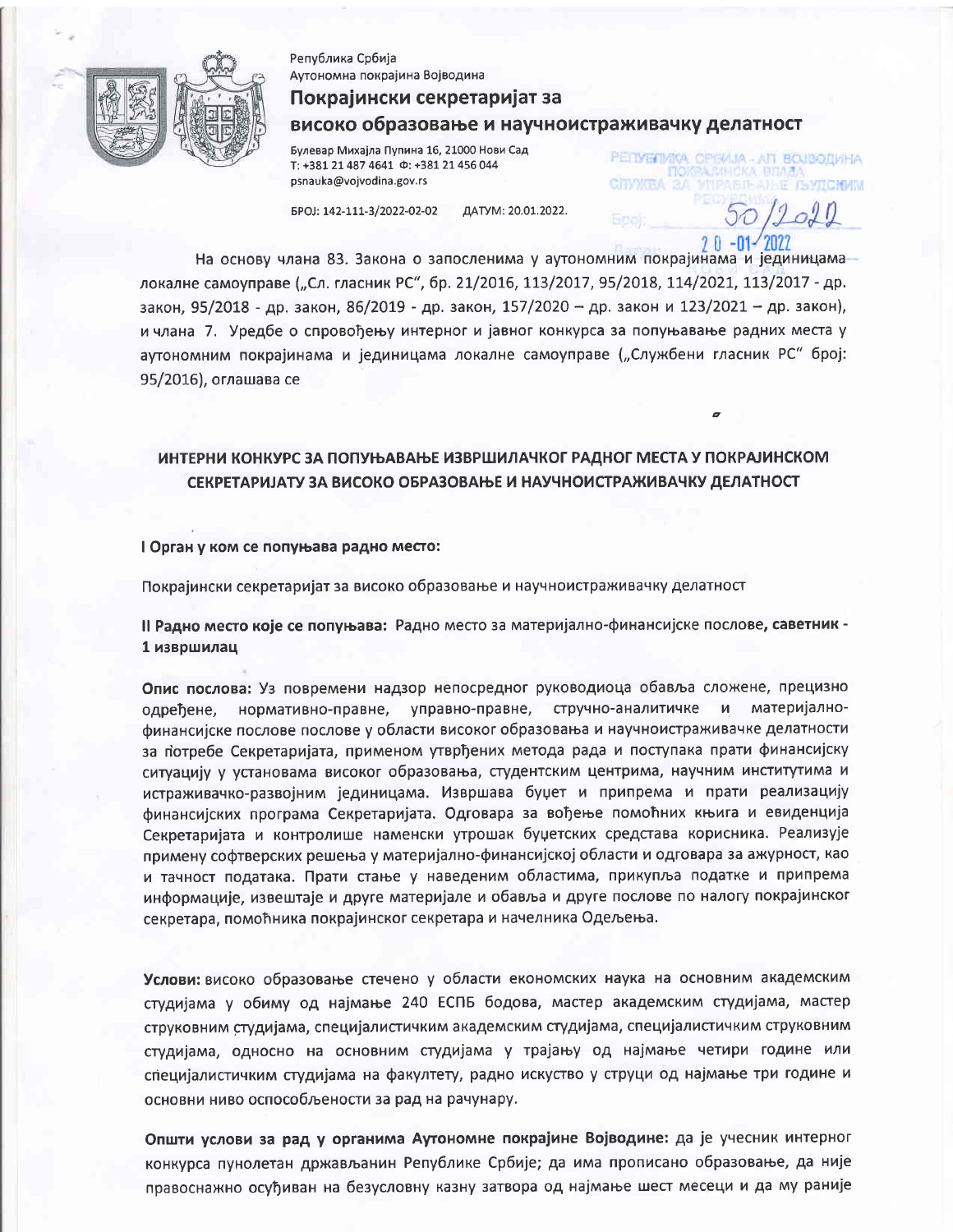није престајао радни однос у државном органу, односно органу аутономне покрајине и јединице локалне самоуправе, због теже повреде дужности из радног односа.

#### III У изборном поступку проверавају се оспособљености, знања и вештина кандидата и то:

- Провера знања из области познавања основа позитивних прописа који се односе на материјално-финансијске послове - писмена провера;
- Провера знања из области материјално- финансијских послова писмена провера;
- Провера познавања рада на рачунару- увидом у приложени доказ о познавању рада на рачунару уколико кандидат поседује (уверење, сертификат, потврда и сл.), уколико не поседује, извршиће се писмена провера решавањем теста.
- Провера вештине комуникације непосредно, кроз разговор са кандидатима.

IV Место рада: Нови Сад, Булевар Михајла Пупина 16.

V Рок за подношење пријаве на интерни конкурс: рок за подношење пријава је 8 дана и почиње да тече наредног дана од дана када је интерни конкурс оглашен на огласној табли у седишту аутономне покрајине, односно рок за подношење пријава почиње 21.01.2022. године а истиче 28.01.2022. године.

VI Лице које је задужено за давање обавештења: др Драгица Колџин, телефон: 021/487 4576.

VII Датум оглашавања: 20.01.2022. године.

VIII Адреса на коју се подноси пријава: Покрајински секретаријат за високо образовање и научноистраживачку делатност, са назнаком "За интерни конкурс за попуњавање радног места за материјално-финансијске послове, саветник - 1 извршилац".

IX Докази који се прилажу уз пријаву на интерни конкурс:

1. Потписана пријава са адресом становања, контакт телефоном, е mail адресом и потписаном изјавом у којој се учесник интерног конкурса опредељује да ли ће сам прибавити доказе о чињеницама о којима се води службена евиденција или ће то орган учинити уместо њега;

2. биографија са наводима о досадашњем радном искуству;

3. оригинал или оверена фотокопија уверења о држављанству, не старије од 6 месеци од дана оглашавања интерног конкурса.;

4. фотокопија личне карте односно испис очитане биометријске личне карте;

5. оригинал или оверена фотокопија уверења МУП-а да кандидат није осуђиван на безусловну казну затвора од најмање шест месеци, не старије од 6 месеци од дана оглашавања интерног конкурса;

6. оригинал или оверена фотокопија дипломе којом се потврђује стручна спрема;

7. оригинал или оверена фотокопија уверења о положеном државном стручном испиту;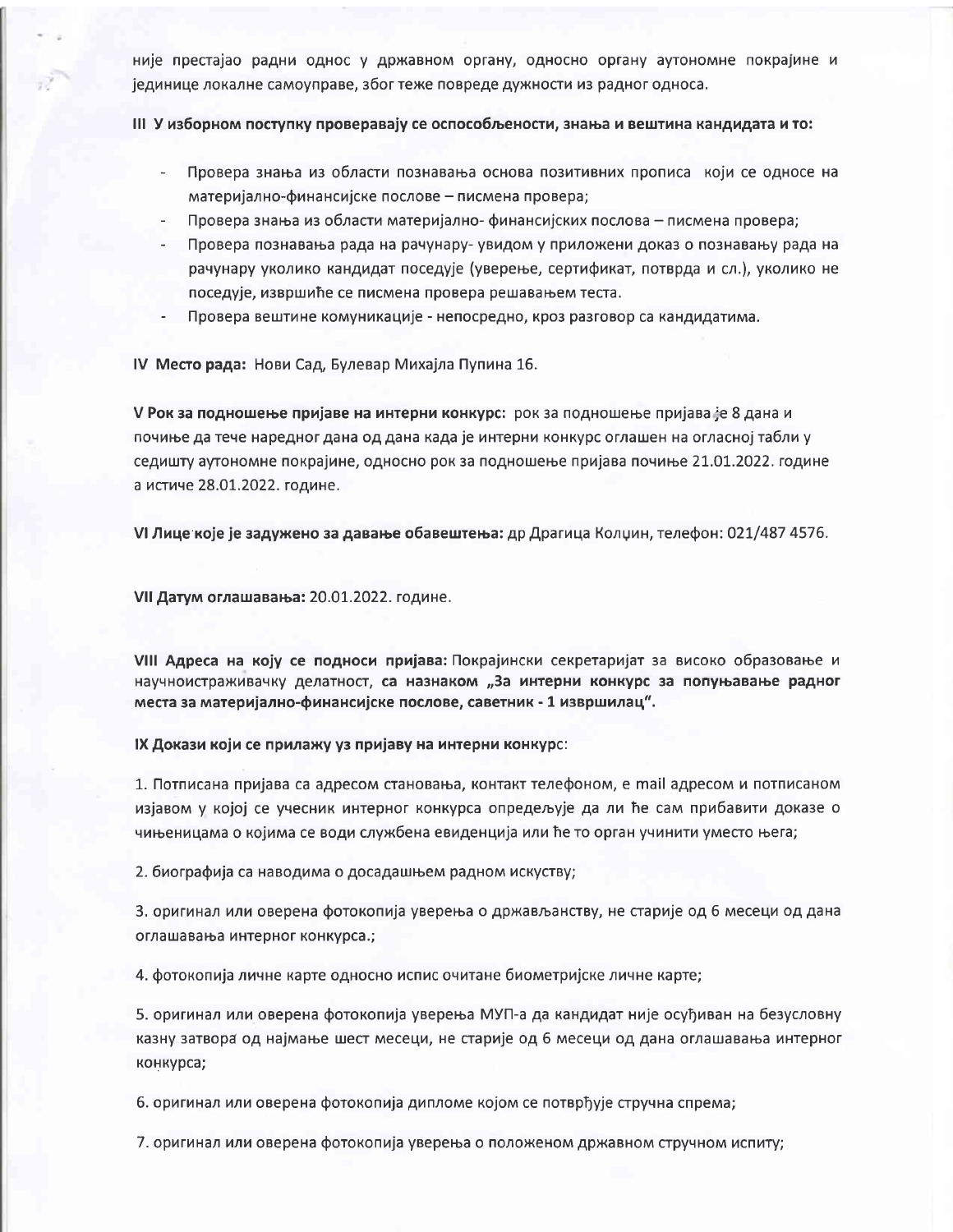8. оригинал или оверена фотокопија уверења о познавању рада на рачунару-није обавезно приложити:

9. оригинал или оверене фотокопије доказа о завршеном приправничком стажу или три године радног искуства у струци (потврде, решења, уговори и други акти из којих се може утврдити на којим пословима, са којом стручном спремом и у ком периоду је стечено радно искуство)

10. Образац I или Образац II-Изјава у којој се учесник интерног конкурса опредељује да ли ће сам прибавити доказе о чињеницама о којима се води службена евиденција или ће то орган учинити уместо њега.

Одредбом чл. 9. ст. 3. и 4. и 103. Закона о општем управном поступку ("Службени гласник РС", број 18/2016) прописано је, између осталог, да су органи у обавези да по службеној дужности, када је то неопходно за одлучивање, у складу са законским роковима, бесплатно размењују, врше увид, обрађују и прибављају личне податке о чињеницама садржаним у службеним евиденцијама, осим ако странка изричито изјави да ће податке прибавити сама.

Докази који се прилажу уз пријаву на овај интерни конкурс, а о којима се води службена евиденција су уверење о држављанству, уверење о положеном државном стручном испиту и уверење МУП-а да кандидат није осуђиван на безусловну казну затвора од најмање шест месеци.

Учесник интерног конкурса може да се изјасни о томе да орган по службеној дужности прибави претходно наведене доказе од органа који је надлежан за вођење службене евиденције или да ће сам прибавити наведени доказ у прописаном року.

Уколико се учесник конкурса определи да орган прибави по службеној дужности наведени доказ, дужан је да се у пријави на интерни конкурс о томе посебно писмено изјасни и потпише изјаву која је саставни део интерног конкурса-(образац I) Изјава о давању сагласности за коришћење личних података у сврху прикупљања података о наведеном доказу.

Уколико се учесник интерног конкурса определи да ће сам прибавити наведени доказ, дужан је да се у пријави на интерни конкурс о томе посебно писмено изјасни и потпише изјаву која је саставни део интерног конкурса - (образац II)

Х Место, дан и време провере оспособљености, знања и вештина кандидата у изборном поступку:

Са кандидатима чије су пријаве благовремене, допуштене, разумљиве, потпуне и уз које су приложени сви потребни докази и који испуњавају услове за оглашено радно место, обавиће провера стручне оспособљености, знања и вештине у просторијама Покрајинског секреатријата за високо образовање и научноистраживачку делатност, Нови Сад, Булевар Михајла Пупина 16. О датуму и времену писмене и усмене провере ће учесници конкурса бити обавештени телефонским путем на бројеве телефона које су доставили у својим пријавама и путем мејла на e-mail адресе.